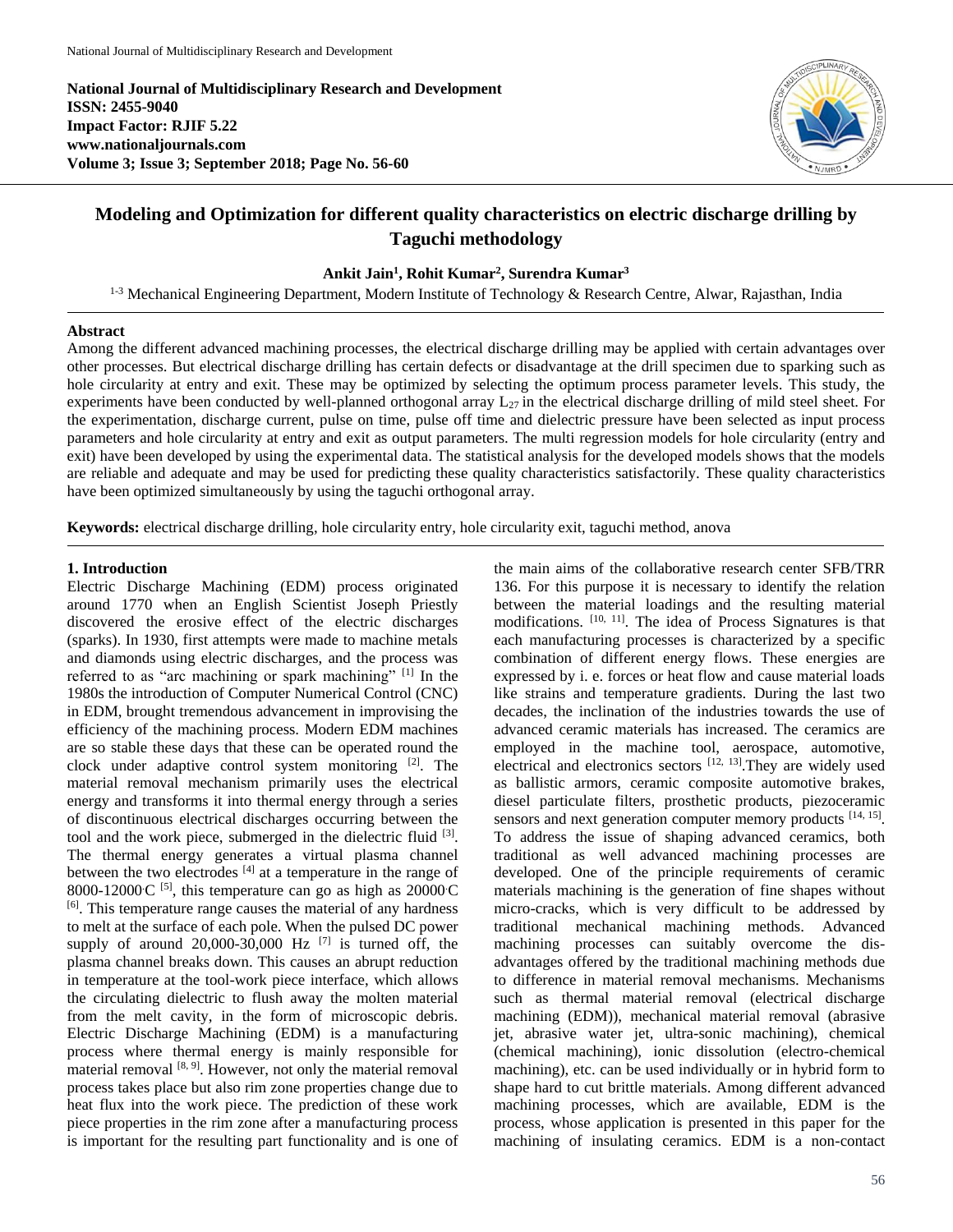thermal machining process, which produces controlled and spatially discrete high frequency electric discharges to remove material from the work piece leaving craters. The electric discharges take place between the tool electrode and the work piece electrode in a dielectric fluid at the point of minimum distance between the two, creating a channel of plasma that facilitates the migration of ions and electrons between the electrodes. The electrons move towards the anode and strike the anode, removing material from its surface. Similar process occurs at the cathode with material removal taking place due to ions. The temperature of the plasma may be as high as 20000◦C [16]. Another advantage of the EDM process is the multi furious avenues it can offer by changing the basic configuration of the machining setup. Kumar  $[17]$  presented favorable machining conditions for the surface alloying to take place during the machining process. Chi *et al*. [18] fabricated micro-spiral structure using the electric discharge deposition process in air. Many studies have been conducted to analyze the process details and find optimal conditions in this machining process Electrical charge of high-frequency current through the electrode to the work piece. This removes (erodes) very tiny pieces of metal from the work piece at a controlled rate. Localized regions of very high temperatures are formed. Work piece material in this localized zone melts and vaporizes [19]. Most of the molten and vaporized material is carried away from the inter-electrode gap by the dielectric flowing, in the form of debris particles. Drilling is a process used to produce holes inside solid parts. The tool is rotated and also moved in the axial direction. Drilling is used to create tiny round holes in different advanced materials such as super alloys, ceramics and composites.

In the present research work,  $L_{27}$  orthogonal array is used for electrical discharge drilling of mild steel sheet by using brass electrode. Discharge current, pulse on time, pulse off time and dielectric pressure have been selected as machining parameters and hole circularity at Entry and Exit as output parameters.

#### **2. Experimental procedure**

**2.1 Experimental setup and machining parameter selection** This experimental work was carried out on EDM, model innovative Automation Product (IAP) 3X-spark DRO (EDM-Drill) with a DC stepper motor which continuously maintaining the constant gap voltage between electrode and work material. Hole were made in a 2mm thick plate of mild steel using single hole brass tubular electrode of diameter of 1mm and length 400 mm tool was used for experiments and the chemical compositions of mild steel and brass are shown in Table 1 and Table 2. The mild steel plate after drilling is shown in Fig.4.Deionized water was used as dielectric fluid. The machine tool has four process parameters viz. pulse on time, pulse off time, discharge current and distilled water pressure in table  $3^{[20]}$  and a series of pilot experiments were performed to determine their feasible range in which a desired through hole can be achieved. In the present study (with four machining parameters each at three levels), choice of L<sub>9</sub> and  $L_{27}$  orthogonal arrays (OAs), both were possible but for the

sake of higher resolution factor  $L_{27}$  OA was considered for experimentation.

**Table 1:** Chemical composition of mild steel

|  | Мn                                                                        |  |  |
|--|---------------------------------------------------------------------------|--|--|
|  | $(0.16-0.18\%)$ 0.40% max $(0.70\% -0.90\%)$ 0.040% $(0.040\%)$ Remaining |  |  |

**Table 2:** Chemical composition of brass electrode

| <b>Chemical Composition</b> | Percentage |
|-----------------------------|------------|
| Copper                      | 56.7       |
| Aluminum                    | 0.03       |
| Tin                         | 0.02       |
| Phosphorous                 | 0.02       |
| Lead                        |            |
| Iron                        | 0.1        |
| Zinc                        | 39.85      |
| Nickel                      | 0.08       |

**Table 3:** Control factors and their levels

|               |                               | Unit      | <b>Levels</b> |    |  |
|---------------|-------------------------------|-----------|---------------|----|--|
| <b>Symbol</b> | <b>Parameter</b>              |           |               |    |  |
| X1            | Pulse on time( $T_{on}$ )     | $(\mu s)$ |               |    |  |
| X2            | Pulse off ime( $^{T_{off}}$ ) | $(\mu s)$ |               |    |  |
| X3            | Dist. Pressure( $P_d$ )       |           | 70            | 80 |  |
| X4            | Current(I)                    | Amp       |               |    |  |

Evaluation of response variable

$$
C_{ent} = \frac{(d_{min})_{entrance}}{(d_{max})_{entrance}} \tag{1}
$$

The *dmin* and *dmax* are the values of minimum and maximum diameters, respectively, out of the four readings (i.e.,  $d_1$  to  $d_4$ ) for each hole.

The mathematical value of C<sub>ent</sub> has been calculated using equations (3) as follows:

$$
C_{exit} = \frac{(a_{min})_{exit}}{(d_{max})_{exit}} \tag{2}
$$

Weren't' is the sheet thickness and  $d_{ent}$  is the diameter of hole at entrance. The *dmin* and *dmax* are the values of minimum and maximum diameters respectively, out of the four readings (i.e.,  $d_1$  to  $d_4$ ) for each hole.



**Fig 1:** Specimen after EDM drilling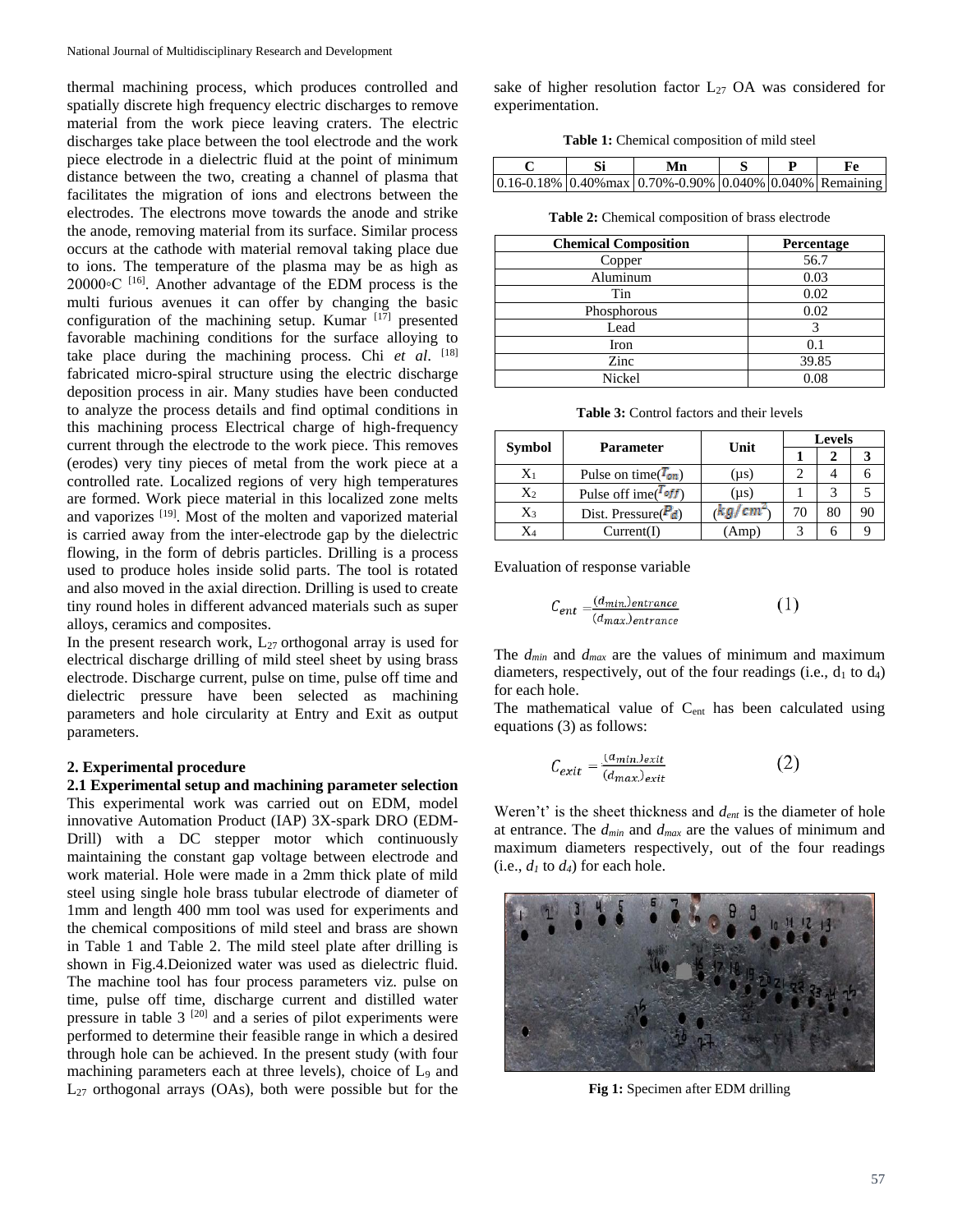Table 4: Analysis of variance (ANOVA) for Centry

| <b>Source</b>     | DF | Seq SS   | <b>AdJ MS</b> | F    |       |
|-------------------|----|----------|---------------|------|-------|
| Pulse on time     |    | 0.067049 | 0.033525      | 3.49 | 0.052 |
| Pulse off time    |    | 0.000203 | 0.000102      | 0.01 | 0.989 |
| Distilled water   | 2  | 0.006788 | 0.003394      | 0.35 | 0.707 |
| Discharge current | 2  | 0.108727 | 0.054363      | 5.66 | 0.012 |
| <b>ERROR</b>      | 18 | 0.172789 | 0.009599      |      |       |
| Total             | 26 | 0.355556 |               |      |       |

**Table 5:** Analysis of variance (ANOVA) for Cexit

| <b>Source</b>     | DF | Seq SS   | <b>AdJ MS</b> | F    | Р     |
|-------------------|----|----------|---------------|------|-------|
| Pulse on time     | 2  | 0.000720 | 0.000360      | 0.11 | 0.895 |
| Pulse off time    | 2  | 0.006348 | 0.003174      | 0.99 | 0.392 |
| Distilled water   | 2  | 0.001800 | 0.000900      | 0.28 | 0.759 |
| Discharge current | 2  | 0.010884 | 0.005442      | 1.69 | 0.212 |
| <b>ERROR</b>      | 18 | 0.057826 | 0.003213      |      |       |
| Total             | 26 | 0.077579 |               |      |       |

Results of analysis of variance (From Table 4 & 5) indicate that distilled water is the most significant machining parameter for affecting the multiple performance characteristics.

The response table was given in Table 6 &7. It was exhibited that the large value is the stronger effect of factor from the both table,  $A2B1C3D3$  (4 $\mu s$ , 1 $\mu s$ , 90 kg/cm<sup>2</sup>, 9A) and A1B3C2D2  $(2\mu s, 5\mu s, 80 \text{ kg/cm}^2, 6\text{A})$  were found the optimum level. When the difference between the factors A, B, C and D were compared, it is observed that the D's was bigger than for  $C_{\text{entry}}$  and  $C_{\text{exit}}$  than other factors. Fig. 2 & Fig. 3 show the Main effects plot graph for  $C_{\text{entry}}$  and  $C_{\text{exit}}^{[23]}$ . And the dash line indicated in Fig. 2 & Fig. 3 is the value of the total mean of Main effects plot. Table 6&Table 7 show the Response table for  $C_{\text{entry}}$  &  $C_{\text{exit}}$ . It's indicated that discharge currenthas greatest contribution for C<sub>entry</sub> and C<sub>exit</sub>.



**Fig 2:** Main effects plot for means (GRG)



**Fig 2:** Main effects plot for Cexit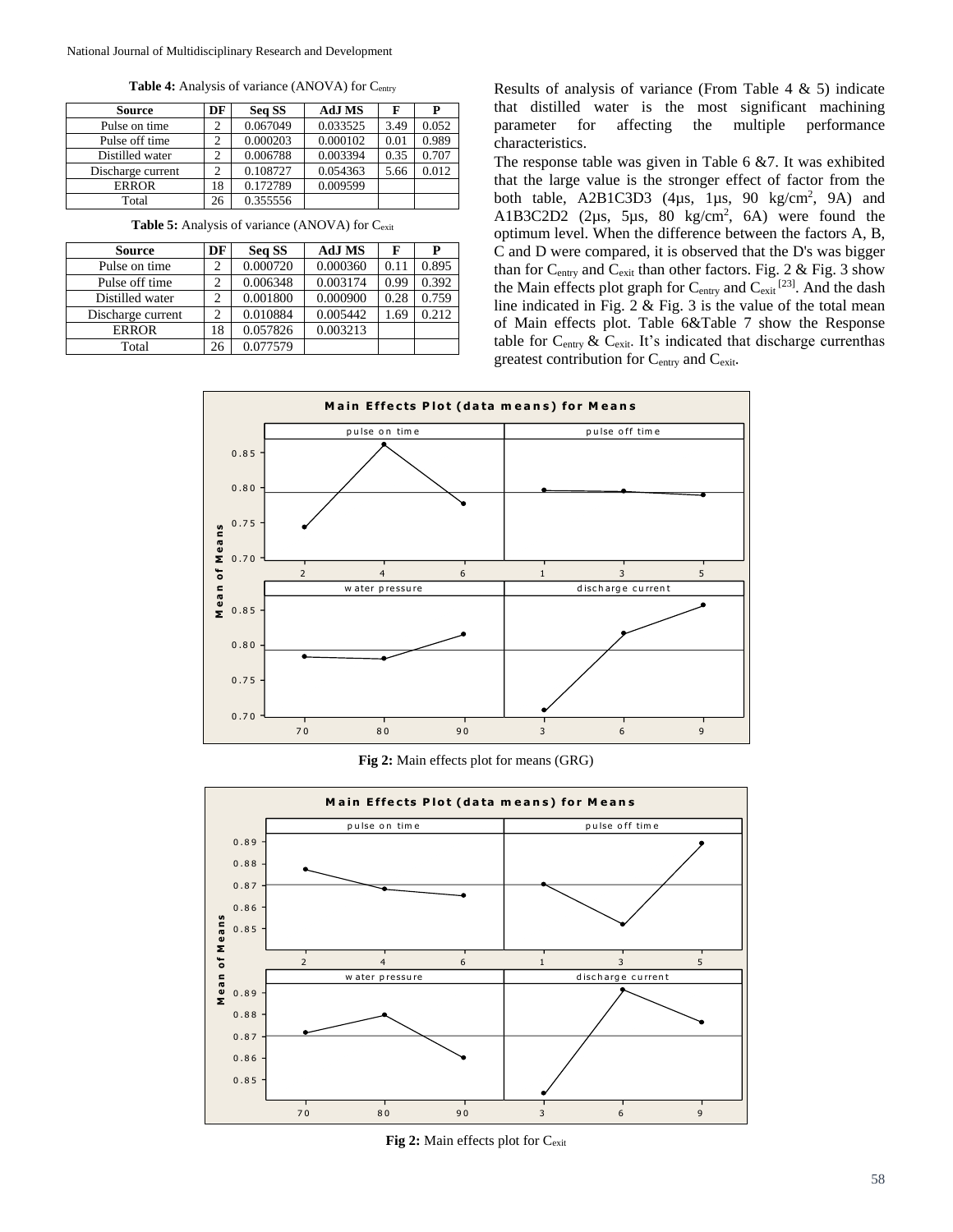| <b>EDM</b> drilling | Average grey relational grade by | $Max-$<br>min  |         |        |
|---------------------|----------------------------------|----------------|---------|--------|
| parameter           | <b>Level 1</b>                   | <b>Level 2</b> | Level 3 |        |
|                     | 0.7420                           | 0.8604         | 0.7757  | 0.1184 |
|                     | 0.7952                           | 0.7940         | 0.7889  | 0.0063 |
|                     | 0.7822                           | 0.7808         | 0.8151  | 0.0343 |
|                     | 0.7060                           | 0.8160         | 0.8561  | 0.1501 |

Table 6: Response table for C<sub>entry</sub>

Table 7: Response table for C<sub>exit</sub>

| <b>EDM</b> drilling | Average grey relational grade by<br>factor level | $Max-$<br>min  |         |        |
|---------------------|--------------------------------------------------|----------------|---------|--------|
| parameter           | <b>Level 1</b>                                   | <b>Level 2</b> | Level 3 |        |
|                     | 0.8773                                           | 0.8681         | 0.8652  | 0.0121 |
|                     | 0.8700                                           | 0.8516         | 0.8891  | 0.0376 |
|                     | 0.8714                                           | 0.8796         | 0.8597  | 0.0199 |
|                     | 0.8432                                           | 0.8913         | 0.8761  | 0.0481 |

# **3. Regression Modelling**

Usually, regression analysis method is used to obtain the relation between machining parameters and performances. In this study, linear regression analysis was used to establish a mathematical model between the experimentally obtained hole circularity at entry and exit values and micro drilling parameters. The regression equation of can be calculated as follows.

The regression equation is

 $C_{\text{entry}} = 0.65 + 0.236 \text{ X}_1 - 0.171 \text{ X}_2 - 0.0081 \text{ X}_3 + 0.0771 \text{ X}_4 -$ 0.0212  $X_1 * X_1 - 0.00540 X_2 * X_2 + 0.000008 X_3 * X_3 - 0.00918$  $X_4 * X_4 + 0.0113 X_1 * X_2 - 0.000627 X_1 * X_3 - 0.00683 X_1 * X_4 +$  $0.00170 X_2^*X_3 + 0.00212 X_2^*X_4 + 0.000962 X_3^*X_4$ 

# The regression equation is

 $C_{\text{exit}} = 1.40 - 0.0330 \text{ X1} - 0.0887 \text{ X2} - 0.0110 \text{ X3} + 0.0804 \text{ X4}$ - 0.0121 X1\*X1+ 0.00292X2\*X2 + 0.000067 X3\*X3 - 0.00222 X4\*X4 + 0.00750 X1\*X2 + 0.000633 X1\*X3 + 0.00493X1\*X4+0.000756X2\*X3-0.00289X2\*X4- 0.000778 X3\*X4

# **4. Model Validation**

To validate the developed models, the S-values and coefficients of determination (R2and adjusted- $R^2$  values) have been calculated for each model. These values for all three responses are mentioned in Table 8.

**Table 8:** Regression parameters of reduce models

|                 | <b>Regression parameters</b> |             |                              |  |  |
|-----------------|------------------------------|-------------|------------------------------|--|--|
| <b>Response</b> | S value                      | $R^{2}$ (%) | Adjusted- $\mathbb{R}^2$ (%) |  |  |
| Centrv          | 0.0387285                    | 93.5%       | 86.0%                        |  |  |
| – exit          | 0.0288611                    | 91.3%       | 81.1%                        |  |  |

#### **5. Conclusions**

In this study, the effects of EDD parameters such as pulse on time, pulse off time, distilled water pressure and discharge current on machining characteristics of Mild Steel was investigated. Summarizing the main features of the results, the following conclusions may be drawn:

1. According to the response table for  $C_{\text{entry}}$  &  $C_{\text{exit}}$ , The discharge current has greater effect on multi performance

characteristics than other parameters.

- 2. The optimal parameters combination was determined as A1B3C2D2 for C<sub>entry</sub> i.e. Pulse on time at 2µs, pulse off at time  $5\mu s$ , distilled water pressure at  $80\text{kg/cm}^2$  and discharge current at 6Amp and A2B1C3D3 for Cexit i.e. Pulse on time at 4µs, pulse off at time 1µs, distilled water pressure at  $90\text{kg/cm}^2$  and discharge current at 9Amp.
- 3. Response table for  $C_{\text{entry}}$  &  $C_{\text{exit}}$  indicated that Discharge current has greatest contribution for HT and HD.

### **6. References**

- 1. KH Ho, ST Newman. "State of the Art Electrical Discharge Machining (EDM)", International Journal of Machine Tool and Manufacture. 2003; 43:1287-1300.
- 2. S Kumar, R Singh, TP Singh, BL Sethi. "Surface Modification by Electrical Discharge Machining: A review", Journal of Materials Processing Technology. 2009; 209:3675-3687.
- 3. HC Tsai, BH Yan, FY Huang. "EDM Performance of Cr/Cu-based Composite Electrodes", International Journal of Machine Tools Manufacture. 2003; 43:245- 252.
- 4. EI Shobert. "What Happens in EDM: E.C. Jameson (Ed.), Electrical Discharge Machining: Tooling, Methods and Applications" Society of Manufacturing Engineers, Dearbern, Michigan, 1983, pp.3-4.
- 5. G Boothroyd, AK Winston. "Non-conventional Machining Processes", Fundamentals of Machining and Machine Tools, Marcel Dekker, Inc., New York, 1989, pp.491.
- 6. JA McGeough. "Electro Discharge Machining: Advanced Methods of Machining", Chapman & Hall, London, 1988, pp.130.
- 7. SF Krar, AF Check. "Electrical Discharge Machining: Technology of Machine Tools", Glencoe/McGraw-Hill, New York, 1997, pp.800.
- 8. F Klocke, W Koenig. Fertigungsverfahren 3 Abtragen, GenerierenLasermaterialbearbeitung. Auflage, 2007, 4.
- 9. BM Schumacher. After 60 years of EDM the discharge process remains still disputed. Journal of Materials Processing Technology. 2004; 149:376-381.
- 10. E Brinksmeier, F Klocke, D Lucca, J Sölter, D Meyer. Process Signatures A New Approach to Solve the Inverse Surface Integrity Problem in Machining Processes. Procedia CIRP. 2014; 13:429-434.
- 11. E Brinksmeier, R Gläbe, F Klocke. "Process Signatures an Alternative Approach to Predicting Functional Work piece Properties," Procedia Engineering. 2011; 19:44-52.
- 12. B Bhattacharya, BN Doloi, SK Sorkhel. "Experimental investigations into electro chemical discharge machining (ECDM) of non-conductive ceramic materials," J Mater Process Technology. 1999; 95:145-54.
- 13. MM. Schwartz, Engineering applications of ceramic materials, Source book. Ohio, American Society for Metals Metals Park, 1985.
- 14. YH Liu, XP Li, RJ Ji, LL Yu, HF Zhang, QY Li. "Effect of technological parameteron the process performance for electric discharge milling of insulating Al2O3 ceramic." J Mater Process Technology. 2008; 208:245-50.